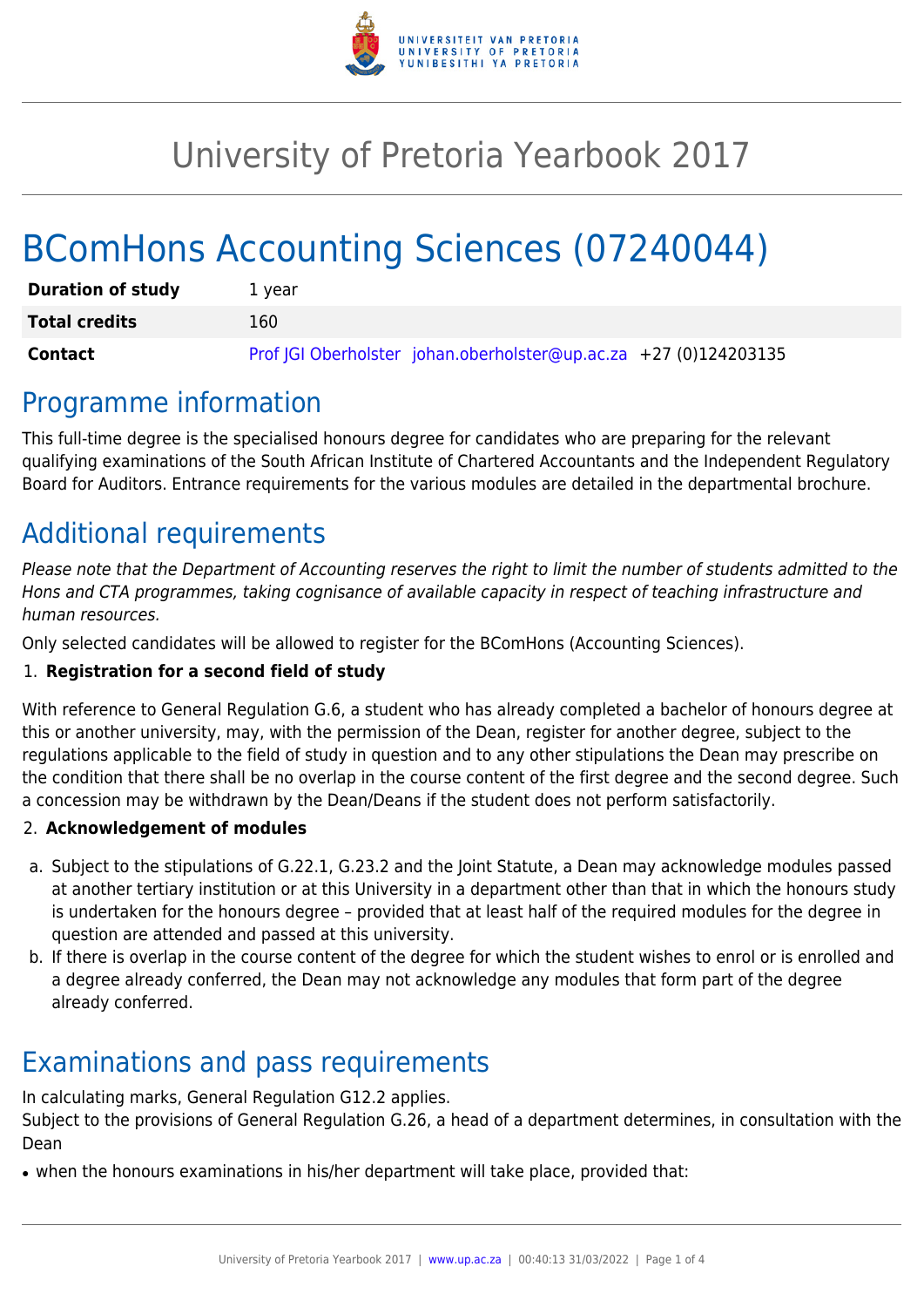

- i. honours examinations which do not take place before the end of the academic year, must take place no later than 18 January of the following year, and all examination results must be submitted to the Student Administration by 25 January; and
- ii. honours examinations which do not take place before the end of the first semester, may take place no later than 15 July, and all examination results must be submitted to the Student Administration on or before 18 July.
- whether a candidate will be admitted to a supplementary examination, provided that a supplementary examination is granted, only once in a maximum of two prescribed semester modules or once in one year module;
- supplementary examinations (if granted) cover the same subject matter as was the case for the examinations;
- NB: For the purpose of this provision, the phrase "not sit for an examination more than twice in the same subject" as it appears in General Regulation G.18.2, implies that a candidate may not be admitted to an examination in a module, including a supplementary examination, more than three times.
- the manner in which research reports are prepared and examined in his department.

**NB**: Full details are published in each department's postgraduate information brochure, which is available from the head of department concerned. The minimum pass mark for a research report is 50%. The provisions regarding pass requirements for dissertations contained in General Regulation G.12.2 apply mutatis mutandis to research reports.

Subject to the provisions of General Regulation G.12.2.1.3, the subminimum required in subdivisions of modules is published in the study guides, which is available from the head of department concerned.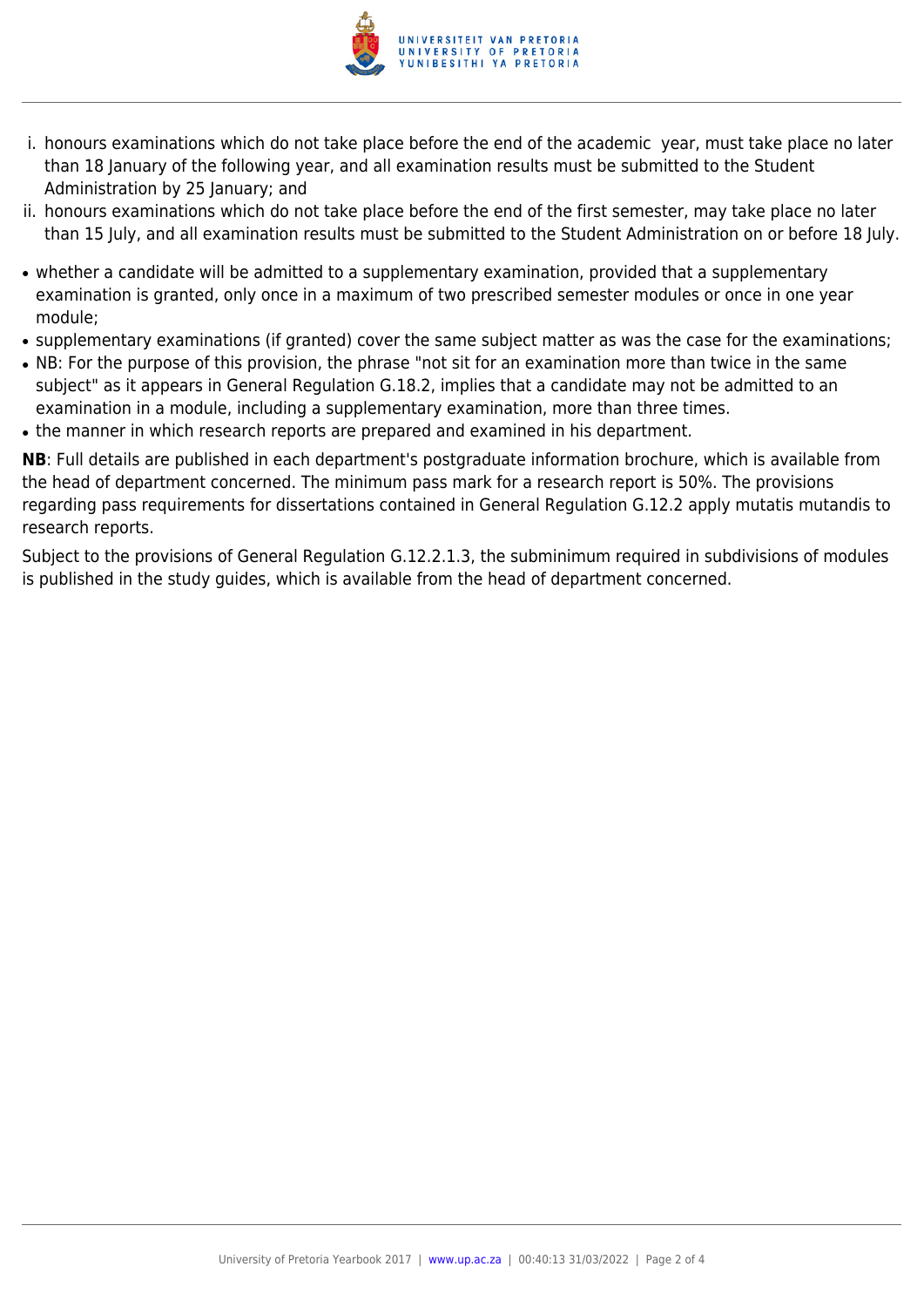

### Curriculum: Final year

**Minimum credits: 160**

### **Core modules**

### **Taxation 700 (BEL 700)**

| <b>Module credits</b>         | 40.00                                      |
|-------------------------------|--------------------------------------------|
| <b>Prerequisites</b>          | No prerequisites.                          |
| <b>Contact time</b>           | 1 lecture per week                         |
| <b>Language of tuition</b>    | Separate classes for Afrikaans and English |
| <b>Academic organisation</b>  | <b>Taxation</b>                            |
| <b>Period of presentation</b> | Year                                       |
|                               |                                            |

### **Financial management 700 (FBS 700)**

| <b>Module credits</b>         | 40.00                                           |
|-------------------------------|-------------------------------------------------|
| <b>Prerequisites</b>          | Only for BComHons: Accounting Sciences students |
| <b>Contact time</b>           | 1 lecture per week, 1 discussion class per week |
| <b>Language of tuition</b>    | Separate classes for Afrikaans and English      |
| <b>Academic organisation</b>  | <b>Financial Management</b>                     |
| <b>Period of presentation</b> | Year                                            |

#### **Module content**

This module covers two subject areas – financial management and management accounting.

#### Financial management learning areas

Analysis and interpretation of the annual report and sustainability report of an entity; working capital management; financing covering the sources of financing including the capital, debt and money markets, export financing, off-balance-sheet financing structures, and an evaluation of the feasibility of the different financing instruments; cost of capital incorporating the calculation of the weighted average and weighted marginal cost of financing; capital structure theory; dividend theory; valuations incorporating the valuation of preference shares, debentures or bonds, selected financial instruments on a cash flow basis (swaps, options and forward rate agreements), the valuation of equity instruments (using the following models: intrinsic, dividend yield and dividend growth models, earnings yield and price-earnings, free cash flow or discounted cash flow) and the valuation of intellectual capital; mergers and acquisitions; and risk management, in particular managing currency and interest rate risk.

Management accounting learning areas

Costing in both manufacturing and service environments; decision making incorporating short-term decisions (incorporating cost-volume-profit analysis, relevant costing issues and linear programming), long-term decisions (incorporating different techniques for evaluating long-term decisions) and risk and uncertainty into the decision-making process; Transfer Pricing; performance measurement and management; planning incorporating budgeting, forecasting techniques, learning curves and human behavioural aspects of planning; standard costing and variance analysis; and trends in management accounting (developments in the subject area).